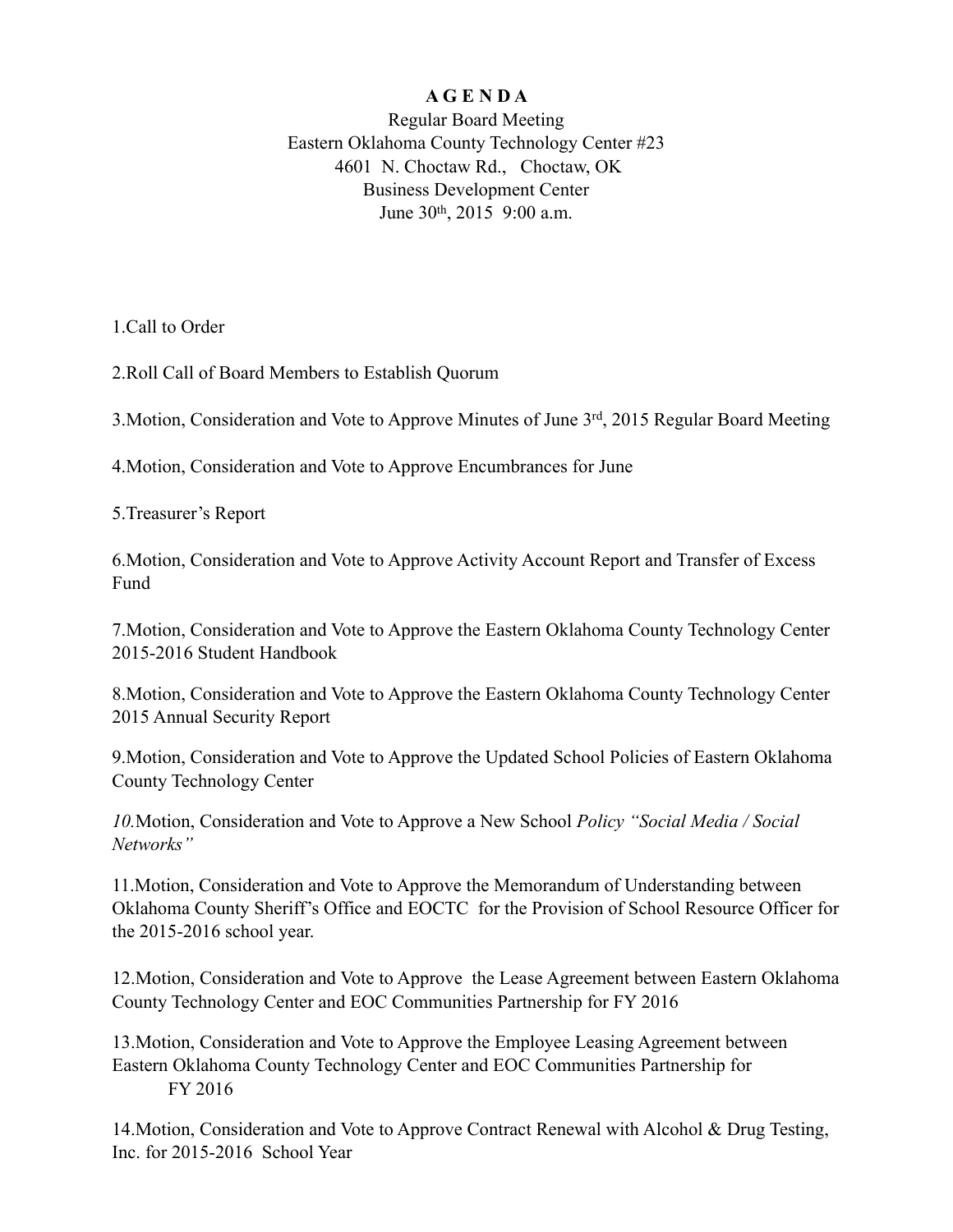Agenda June 30th, 2015 Page 2

15.Motion, Consideration and Vote to Approve the Eastern Oklahoma County Technology Center Professional Development Plan for the 2015-2016 School Year

16.Motion, Consideration and Vote to Approve the Tuition and Fee Schedule for EOC Tech Child Development Center for the 2015-2016 school year

17.Motion, Consideration and Vote to Approve deviation for from District Travel Policy to provide employee per diem payment for the 2015 August Conference Attendance due to budget shortfall of ODCTE and request of ODCTE for individual technology centers to provide employees with travel expense in the amount of \$450.00 to each participant upon attendance verification

18.New Business: In accordance with *Okla. Stat. tit. 25, §311(A)(9)*, "new business" means any matter not known about or which could not have been reasonably foreseen prior to the time of posting of the agenda

19.Superintendent's Report

20.Motion and Vote to Convene into Executive Session

Proposed Executive Session for the purpose of discussing the following so the board can return to open session and take action pursuant to Executive Session Authority: *Okla. Stat. tit. 25, §307(B)(1),(3), and (7)*. The following items are proposed for discussion during the Executive Session:

- a. Employment of Lisa Hood (Adjunct Instructors)
- b. Resignation of David Koonce, Marketing Assistant

21.Motion and Vote to Return to Open Session

22.Board President's Statement of Executive Session Minutes